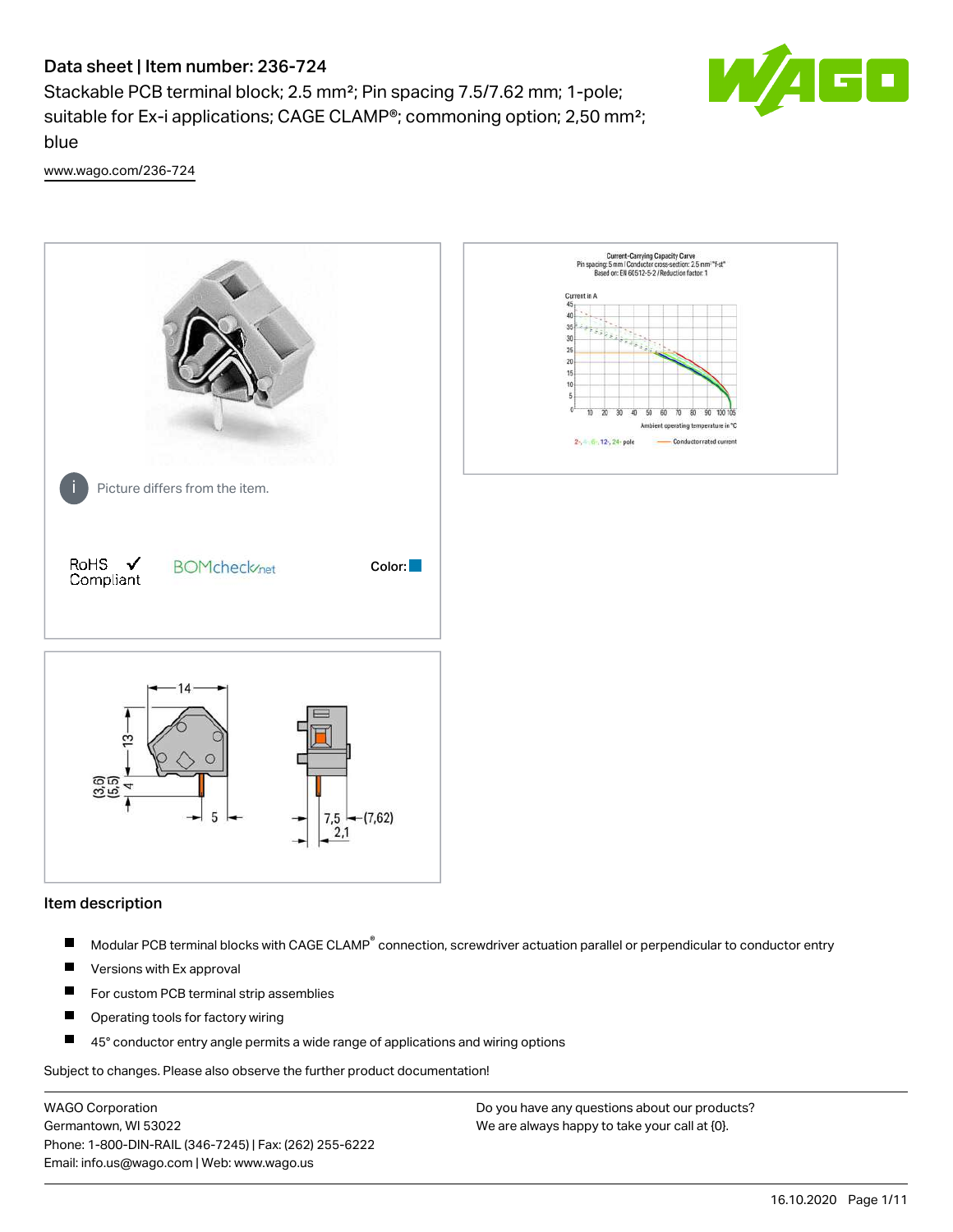

 $\blacksquare$ Set to metric or inch pin spacing by compressing PCB terminal strips or pulling them apart

# Data

# Electrical data

## Ratings per IEC/EN 60664-1

| Ratings per                 | IEC/EN 60664-1                                                        |
|-----------------------------|-----------------------------------------------------------------------|
| Rated voltage (III / 3)     | 400 V                                                                 |
| Rated surge voltage (III/3) | 6kV                                                                   |
| Rated voltage (III/2)       | 630 V                                                                 |
| Rated surge voltage (III/2) | 6 <sub>kV</sub>                                                       |
| Nominal voltage (II/2)      | 1000 V                                                                |
| Rated surge voltage (II/2)  | 6 <sub>kV</sub>                                                       |
| Rated current               | 24 A                                                                  |
| Legend (ratings)            | $(III / 2)$ $\triangle$ Overvoltage category III / Pollution degree 2 |

## Ratings per UL 1059

| Approvals per                  | UL 1059 |
|--------------------------------|---------|
| Rated voltage UL (Use Group B) | 300 V   |
| Rated current UL (Use Group B) | 15 A    |
| Rated voltage UL (Use Group D) | 300 V   |
| Rated current UL (Use Group D) | 10 A    |

### Ratings per CSA

| Approvals per                   | CSA   |
|---------------------------------|-------|
| Rated voltage CSA (Use Group B) | 300 V |
| Rated current CSA (Use Group B) | 15 A  |
| Rated voltage CSA (Use Group D) | 300 V |
| Rated current CSA (Use Group D) | 10 A  |

## Connection data

| Connection technology                           | CAGE CLAMP                              |
|-------------------------------------------------|-----------------------------------------|
| Actuation type                                  | Operating tool                          |
| Solid conductor                                 | $0.08$ 2.5 mm <sup>2</sup> / 28  12 AWG |
| Fine-stranded conductor                         | $0.082.5$ mm <sup>2</sup> / 28  12 AWG  |
| Fine-stranded conductor; with insulated ferrule | $0.251.5$ mm <sup>2</sup>               |

Subject to changes. Please also observe the further product documentation!

WAGO Corporation Germantown, WI 53022 Phone: 1-800-DIN-RAIL (346-7245) | Fax: (262) 255-6222 Email: info.us@wago.com | Web: www.wago.us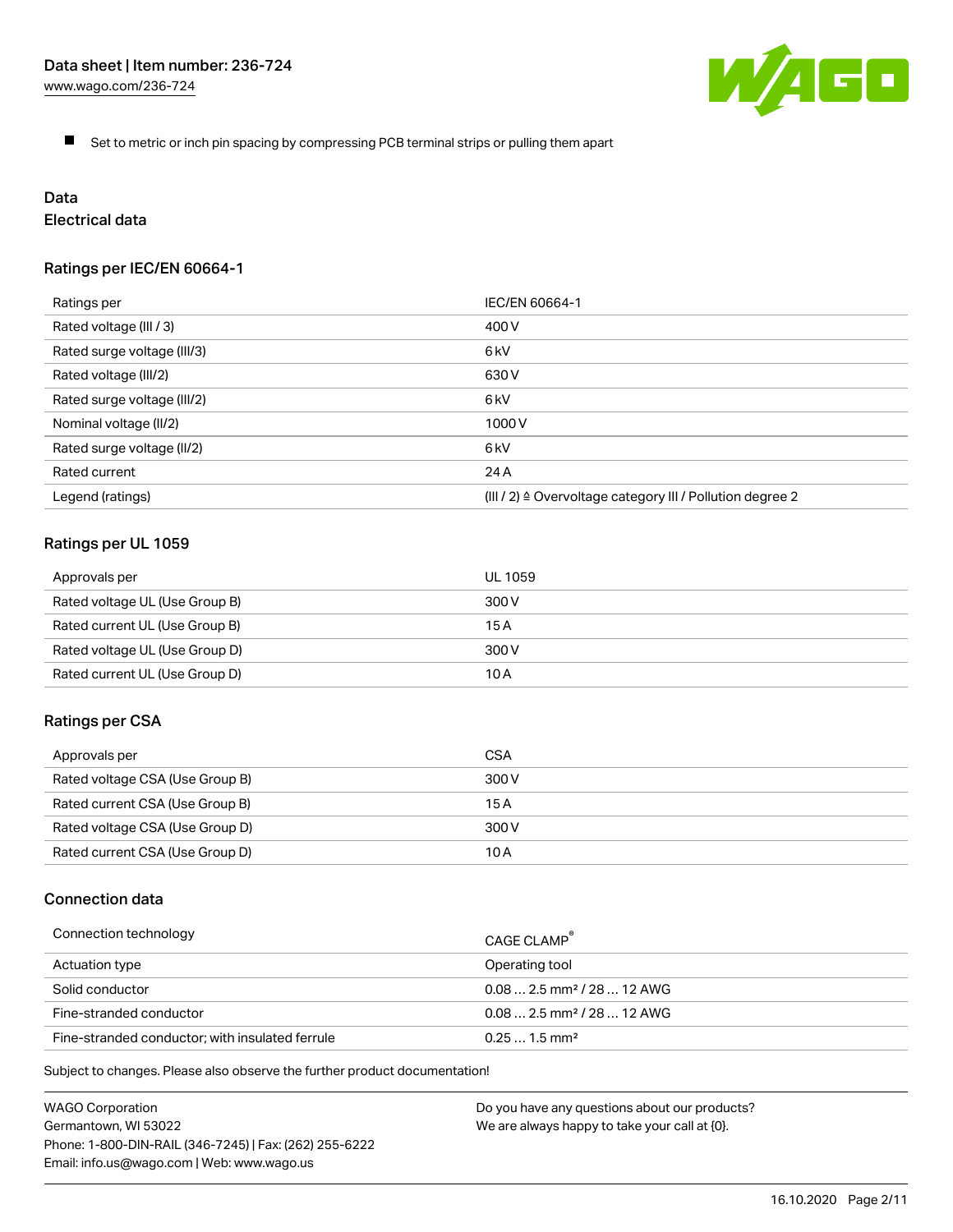[www.wago.com/236-724](http://www.wago.com/236-724)



| Fine-stranded conductor; with uninsulated ferrule | $0.251.5$ mm <sup>2</sup> |
|---------------------------------------------------|---------------------------|
| Strip length                                      | $56$ mm / 0.2  0.24 inch  |
| Conductor connection direction to PCB             | 45°                       |
| Pole No.                                          |                           |
| Total number of connection points                 |                           |
| Total number of potentials                        |                           |
| Number of connection types                        |                           |
| Number of levels                                  |                           |
| Note (conductor cross-section)                    | 12 AWG: THHN, THWN        |

# Physical data

| Pin spacing                          | 7.5/7.62 mm / 0.295/0.3 inch |
|--------------------------------------|------------------------------|
| Width                                | 9.7 mm / 0.382 inch          |
| Height                               | 17 mm / 0.669 inch           |
| Height from the surface              | 13 mm / 0.512 inch           |
| Depth                                | 14 mm / 0.551 inch           |
| Solder pin length                    | 4 mm                         |
| Solder pin dimensions                | $0.7 \times 0.7$ mm          |
| Drilled hole diameter with tolerance | 1.1 <sup>(+0.1)</sup> mm     |

## PCB contact

| PCB contact                         | THT                                      |
|-------------------------------------|------------------------------------------|
| Solder pin arrangement              | over the entire terminal strip (in-line) |
| Number of solder pins per potential |                                          |

## Material Data

| Color                       | blue                                   |
|-----------------------------|----------------------------------------|
| Material group              |                                        |
| Insulation material         | Polyamide (PA66)                       |
| Flammability class per UL94 | V <sub>0</sub>                         |
| Clamping spring material    | Chrome nickel spring steel (CrNi)      |
| Contact material            | Electrolytic copper $(E_{\text{Cul}})$ |
| Contact plating             | tin-plated                             |
| Fire load                   | 0.018 MJ                               |
| Weight                      | 1.1 <sub>g</sub>                       |

Subject to changes. Please also observe the further product documentation!

| <b>WAGO Corporation</b>                                | Do you have any questions about our products? |
|--------------------------------------------------------|-----------------------------------------------|
| Germantown, WI 53022                                   | We are always happy to take your call at {0}. |
| Phone: 1-800-DIN-RAIL (346-7245)   Fax: (262) 255-6222 |                                               |
| Email: info.us@wago.com   Web: www.wago.us             |                                               |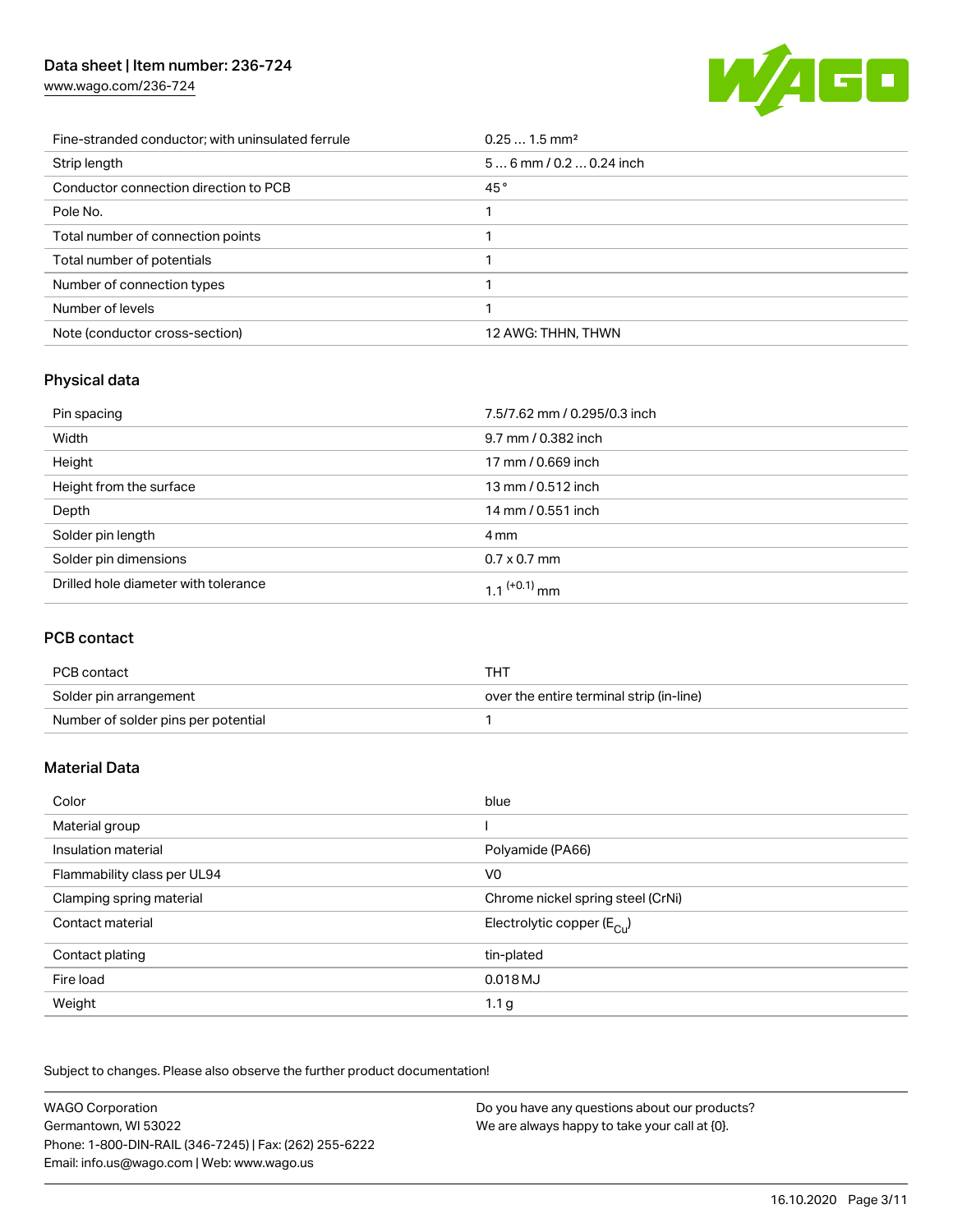

# Environmental Requirements

| Limit temperature range | $-60+105 °C$ |
|-------------------------|--------------|
|-------------------------|--------------|

### Commercial data

| Product Group         | 4 (Printed Circuit) |
|-----------------------|---------------------|
| Packaging type        | <b>BOX</b>          |
| Country of origin     | CН                  |
| <b>GTIN</b>           | 4044918774017       |
| Customs tariff number | 85369010000         |

## Approvals / Certificates

#### Country specific Approvals

| Logo | Approval                                      | <b>Additional Approval Text</b> | Certificate<br>name |
|------|-----------------------------------------------|---------------------------------|---------------------|
|      | <b>CCA</b><br>DEKRA Certification B.V.        | EN 60947                        | NTR NL-<br>7109     |
|      | <b>CCA</b><br>DEKRA Certification B.V.        | EN 60998                        | NTR NL-<br>7195     |
| KEMA | <b>CCA</b><br>DEKRA Certification B.V.        | EN 60947                        | 2168090.01          |
|      | <b>CSA</b><br><b>DEKRA Certification B.V.</b> | C22.2 No. 158                   | 1673957             |

#### Ship Approvals

| Logo                          | Approval                               | <b>Additional Approval Text</b> | Certificate<br>name |
|-------------------------------|----------------------------------------|---------------------------------|---------------------|
| $\mathbf{d}$<br><b>BUREAU</b> | BV<br>Bureau Veritas S.A.              | <b>IEC 60998</b>                | 11915/D0<br>BV      |
|                               | <b>DNV GL</b>                          | -                               | TAE000016Z          |
|                               | Det Norske Veritas, Germanischer Lloyd |                                 |                     |

Subject to changes. Please also observe the further product documentation!

WAGO Corporation Germantown, WI 53022 Phone: 1-800-DIN-RAIL (346-7245) | Fax: (262) 255-6222 Email: info.us@wago.com | Web: www.wago.us Do you have any questions about our products? We are always happy to take your call at {0}.

16.10.2020 Page 4/11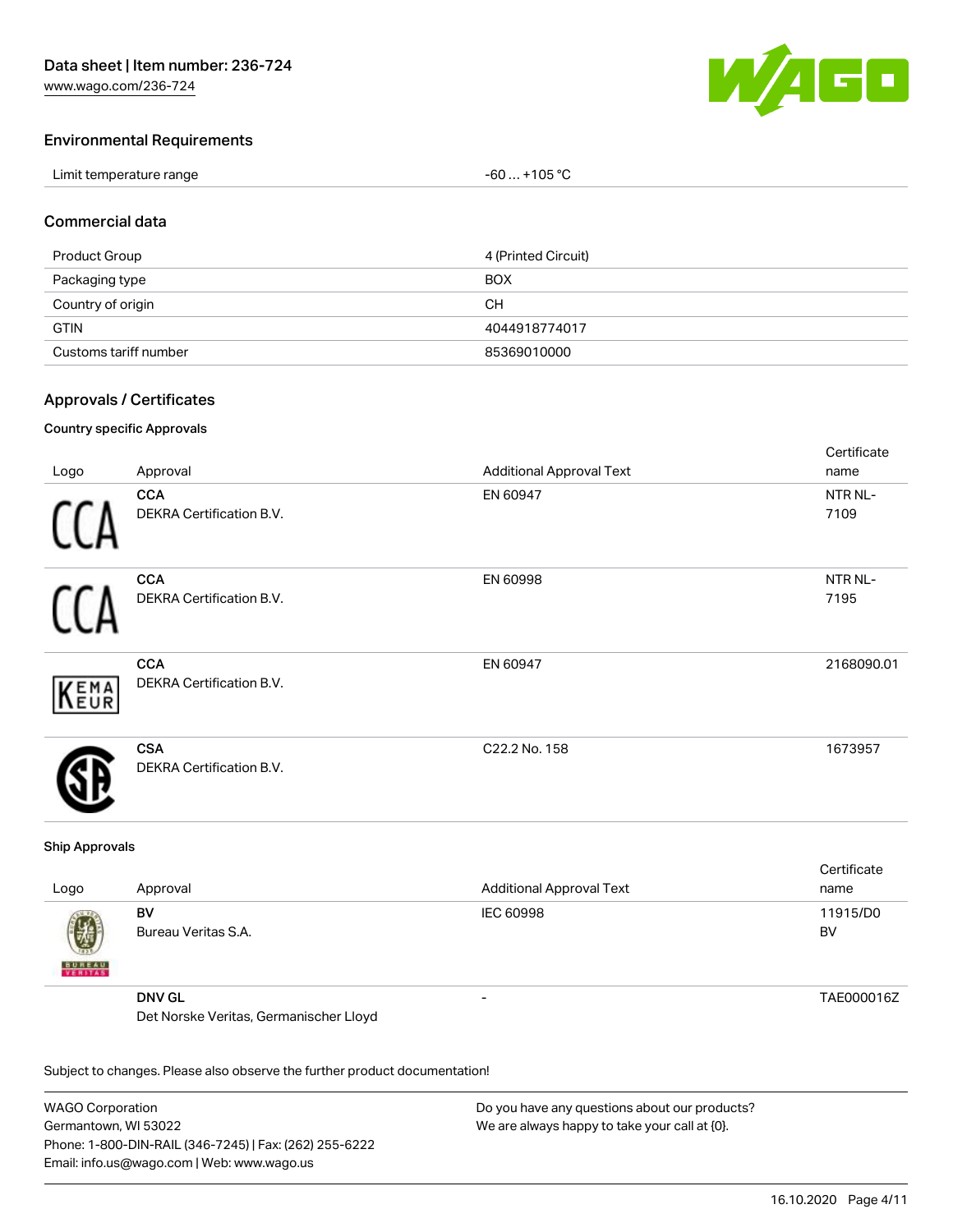



#### UL-Approvals

|                               |                                |                                 | Certificate |
|-------------------------------|--------------------------------|---------------------------------|-------------|
| Logo                          | Approval                       | <b>Additional Approval Text</b> | name        |
|                               | <b>UR</b>                      | <b>UL 1059</b>                  | 20180629-   |
| ſ<br>$\overline{\phantom{a}}$ | Underwriters Laboratories Inc. |                                 | E45172      |

# Counterpart

## Compatible products

#### ferrule

|                                                                            | Item no.: 216-101<br>Ferrule; Sleeve for 0.5 mm <sup>2</sup> / AWG 22; uninsulated; electro-tin plated; silver-colored  | www.wago.com/216-101 |
|----------------------------------------------------------------------------|-------------------------------------------------------------------------------------------------------------------------|----------------------|
|                                                                            | Item no.: 216-102<br>Ferrule; Sleeve for 0.75 mm <sup>2</sup> / AWG 20; uninsulated; electro-tin plated; silver-colored | www.wago.com/216-102 |
|                                                                            | Item no.: 216-103<br>Ferrule; Sleeve for 1 mm <sup>2</sup> / AWG 18; uninsulated; electro-tin plated                    | www.wago.com/216-103 |
|                                                                            | Item no.: 216-104<br>Ferrule; Sleeve for 1.5 mm <sup>2</sup> / AWG 16; uninsulated; electro-tin plated; silver-colored  | www.wago.com/216-104 |
|                                                                            | Item no.: 216-121<br>Ferrule; Sleeve for 0.5 mm <sup>2</sup> / AWG 22; uninsulated; electro-tin plated; silver-colored  | www.wago.com/216-121 |
|                                                                            | Item no.: 216-122<br>Ferrule; Sleeve for 0.75 mm <sup>2</sup> / AWG 20; uninsulated; electro-tin plated; silver-colored | www.wago.com/216-122 |
|                                                                            | Item no.: 216-123<br>Ferrule; Sleeve for 1 mm <sup>2</sup> / AWG 18; uninsulated; electro-tin plated; silver-colored    | www.wago.com/216-123 |
|                                                                            | Item no.: 216-124<br>Ferrule; Sleeve for 1.5 mm <sup>2</sup> / AWG 16; uninsulated; electro-tin plated                  | www.wago.com/216-124 |
|                                                                            | Item no.: 216-131<br>Ferrule; Sleeve for 0.25 mm <sup>2</sup> / AWG 24; uninsulated; electro-tin plated; silver-colored | www.wago.com/216-131 |
| Subject to changes. Please also observe the further product documentation! |                                                                                                                         |                      |

WAGO Corporation Germantown, WI 53022 Phone: 1-800-DIN-RAIL (346-7245) | Fax: (262) 255-6222 Email: info.us@wago.com | Web: www.wago.us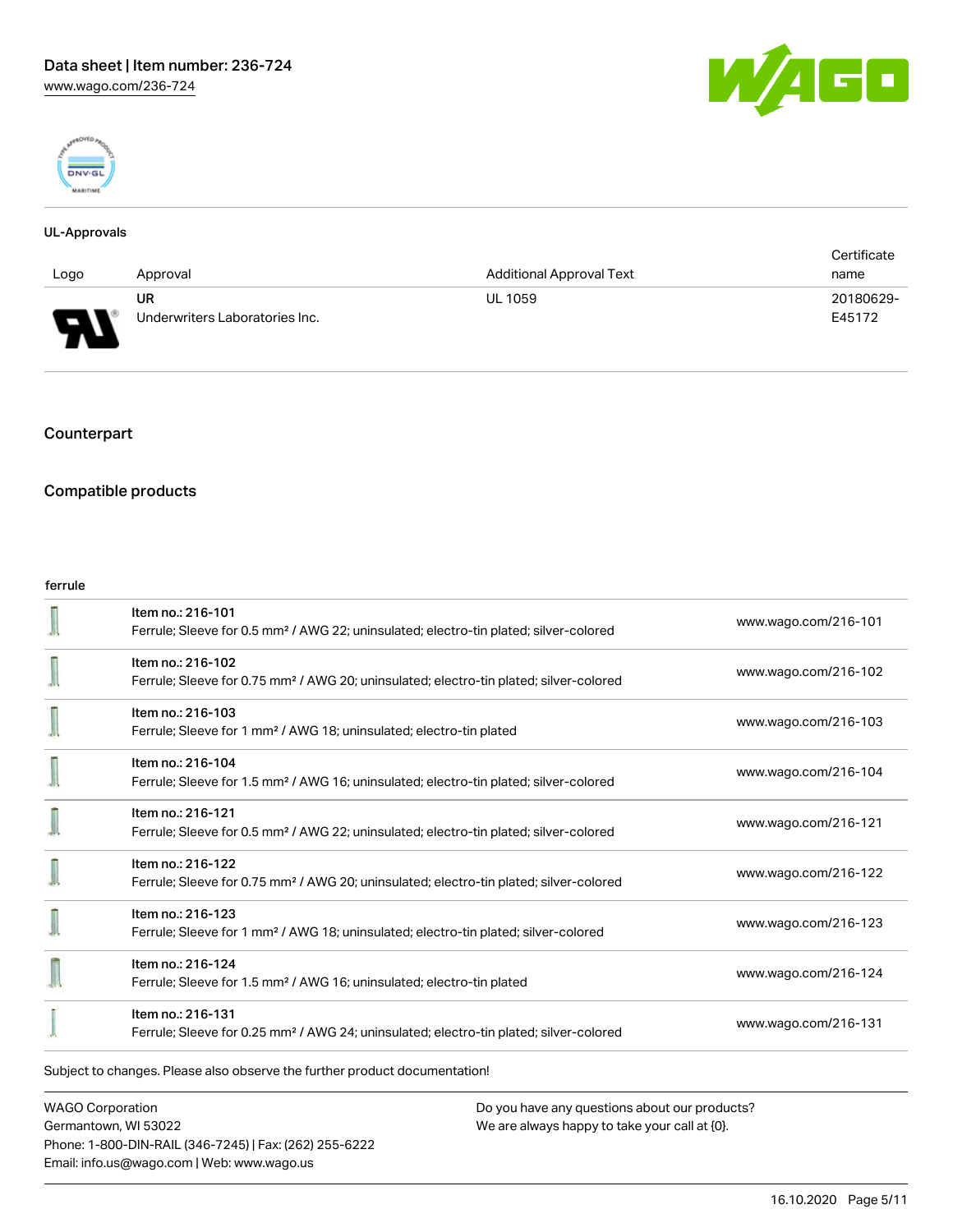[www.wago.com/236-724](http://www.wago.com/236-724)



| Item no.: 216-132                                                                                                                                                                                 | www.wago.com/216-132 |
|---------------------------------------------------------------------------------------------------------------------------------------------------------------------------------------------------|----------------------|
| Ferrule; Sleeve for 0.34 mm <sup>2</sup> / AWG 24; uninsulated; electro-tin plated                                                                                                                |                      |
| Item no.: 216-141<br>Ferrule; Sleeve for 0.5 mm <sup>2</sup> / 20 AWG; uninsulated; electro-tin plated; electrolytic copper; gastight<br>crimped; acc. to DIN 46228, Part 1/08.92                 | www.wago.com/216-141 |
| Item no.: 216-142<br>Ferrule; Sleeve for 0.75 mm <sup>2</sup> / 18 AWG; uninsulated; electro-tin plated; electrolytic copper; gastight<br>crimped; acc. to DIN 46228, Part 1/08.92                | www.wago.com/216-142 |
| Item no.: 216-143<br>Ferrule; Sleeve for 1 mm <sup>2</sup> / AWG 18; uninsulated; electro-tin plated; electrolytic copper; gastight<br>crimped; acc. to DIN 46228, Part 1/08.92                   | www.wago.com/216-143 |
| Item no.: 216-144<br>Ferrule; Sleeve for 1.5 mm <sup>2</sup> / AWG 16; uninsulated; electro-tin plated; electrolytic copper; gastight<br>crimped; acc. to DIN 46228, Part 1/08.92; silver-colored | www.wago.com/216-144 |
| Item no.: 216-151<br>Ferrule; Sleeve for 0.25 mm <sup>2</sup> / AWG 24; uninsulated; electro-tin plated                                                                                           | www.wago.com/216-151 |
| Item no.: 216-152<br>Ferrule; Sleeve for 0.34 mm <sup>2</sup> / AWG 24; uninsulated; electro-tin plated                                                                                           | www.wago.com/216-152 |
| Item no.: 216-201<br>Ferrule; Sleeve for 0.5 mm <sup>2</sup> / 20 AWG; insulated; electro-tin plated; white                                                                                       | www.wago.com/216-201 |
| Item no.: 216-202<br>Ferrule; Sleeve for 0.75 mm <sup>2</sup> / 18 AWG; insulated; electro-tin plated; gray                                                                                       | www.wago.com/216-202 |
| Item no.: 216-203<br>Ferrule; Sleeve for 1 mm <sup>2</sup> / AWG 18; insulated; electro-tin plated; red                                                                                           | www.wago.com/216-203 |
| Item no.: 216-204<br>Ferrule; Sleeve for 1.5 mm <sup>2</sup> / AWG 16; insulated; electro-tin plated; black                                                                                       | www.wago.com/216-204 |
| Item no.: 216-221<br>Ferrule; Sleeve for 0.5 mm <sup>2</sup> / 20 AWG; insulated; electro-tin plated; white                                                                                       | www.wago.com/216-221 |
| Item no.: 216-222<br>Ferrule; Sleeve for 0.75 mm <sup>2</sup> / 18 AWG; insulated; electro-tin plated; gray                                                                                       | www.wago.com/216-222 |
| Item no.: 216-223<br>Ferrule; Sleeve for 1 mm <sup>2</sup> / AWG 18; insulated; electro-tin plated; red                                                                                           | www.wago.com/216-223 |
| Item no.: 216-224<br>Ferrule; Sleeve for 1.5 mm <sup>2</sup> / AWG 16; insulated; electro-tin plated; black                                                                                       | www.wago.com/216-224 |
| Item no.: 216-241<br>Ferrule; Sleeve for 0.5 mm <sup>2</sup> / 20 AWG; insulated; electro-tin plated; electrolytic copper; gastight<br>crimped; acc. to DIN 46228, Part 4/09.90; white            | www.wago.com/216-241 |
| Item no.: 216-242<br>Ferrule; Sleeve for 0.75 mm <sup>2</sup> / 18 AWG; insulated; electro-tin plated; electrolytic copper; gastight<br>crimped; acc. to DIN 46228, Part 4/09.90; gray            | www.wago.com/216-242 |
| Item no.: 216-243                                                                                                                                                                                 |                      |

Subject to changes. Please also observe the further product documentation!

WAGO Corporation Germantown, WI 53022 Phone: 1-800-DIN-RAIL (346-7245) | Fax: (262) 255-6222 Email: info.us@wago.com | Web: www.wago.us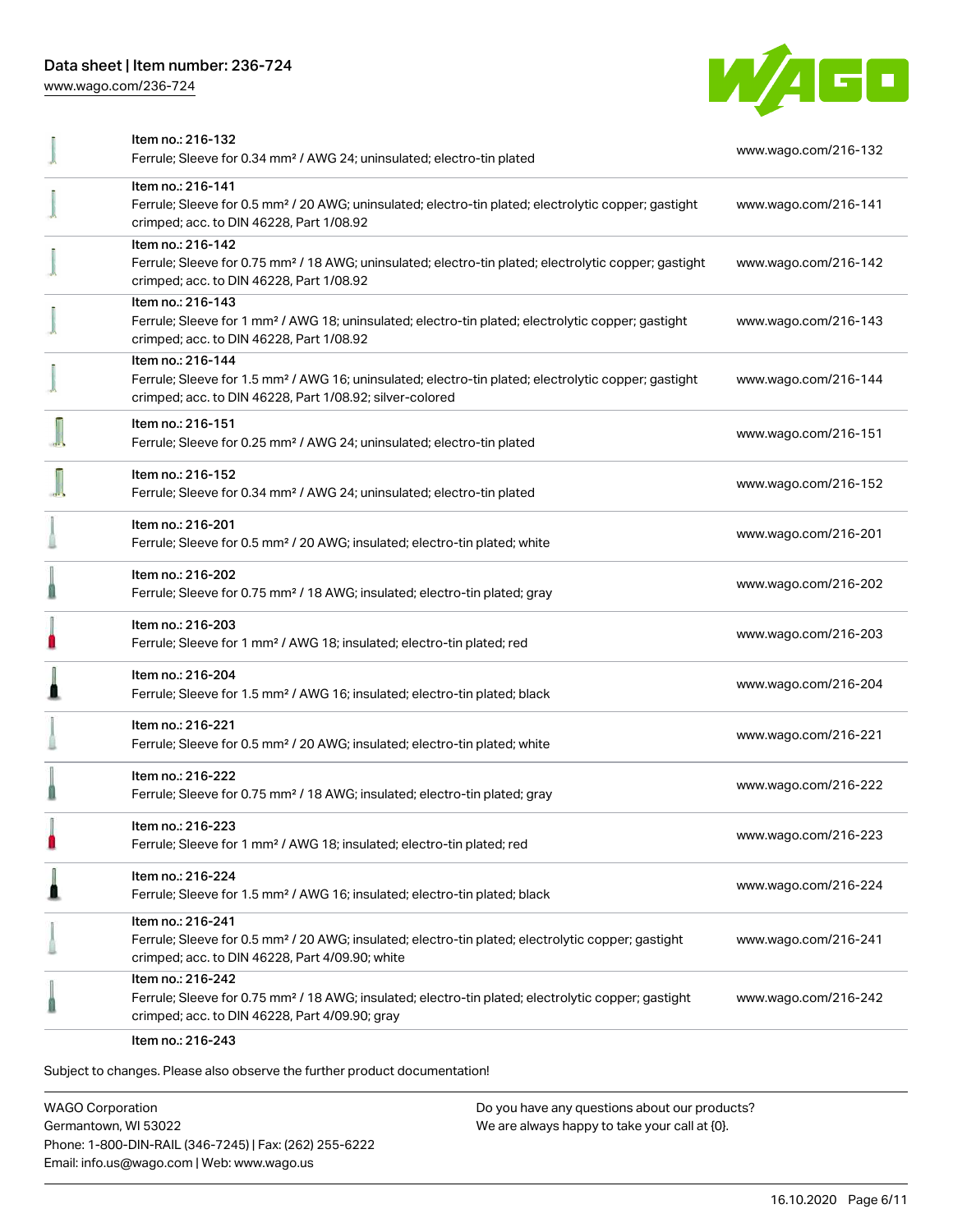

[www.wago.com/236-724](http://www.wago.com/236-724)

|       | Ferrule; Sleeve for 1 mm <sup>2</sup> / AWG 18; insulated; electro-tin plated; electrolytic copper; gastight crimped; www.wago.com/216-243<br>acc. to DIN 46228, Part 4/09.90; red                      |                      |
|-------|---------------------------------------------------------------------------------------------------------------------------------------------------------------------------------------------------------|----------------------|
|       | Item no.: 216-244<br>Ferrule; Sleeve for 1.5 mm <sup>2</sup> / AWG 16; insulated; electro-tin plated; electrolytic copper; gastight<br>crimped; acc. to DIN 46228, Part 4/09.90; black                  | www.wago.com/216-244 |
|       | Item no.: 216-262<br>Ferrule; Sleeve for 0.75 mm <sup>2</sup> / 18 AWG; insulated; electro-tin plated; electrolytic copper; gastight<br>crimped; acc. to DIN 46228, Part 4/09.90; gray                  | www.wago.com/216-262 |
|       | Item no.: 216-263<br>Ferrule; Sleeve for 1 mm <sup>2</sup> / AWG 18; insulated; electro-tin plated; electrolytic copper; gastight crimped; www.wago.com/216-263<br>acc. to DIN 46228, Part 4/09.90; red |                      |
|       | Item no.: 216-264<br>Ferrule; Sleeve for 1.5 mm <sup>2</sup> / AWG 16; insulated; electro-tin plated; electrolytic copper; gastight<br>crimped; acc. to DIN 46228, Part 4/09.90; black                  | www.wago.com/216-264 |
|       | Item no.: 216-284<br>Ferrule; Sleeve for 1.5 mm <sup>2</sup> / AWG 16; insulated; electro-tin plated; electrolytic copper; gastight<br>crimped; acc. to DIN 46228, Part 4/09.90; black                  | www.wago.com/216-284 |
|       | Item no.: 216-301<br>Ferrule; Sleeve for 0.25 mm <sup>2</sup> / AWG 24; insulated; electro-tin plated; yellow                                                                                           | www.wago.com/216-301 |
|       | Item no.: 216-302<br>Ferrule; Sleeve for 0.34 mm <sup>2</sup> / 22 AWG; insulated; electro-tin plated; green                                                                                            | www.wago.com/216-302 |
|       | Item no.: 216-321<br>Ferrule; Sleeve for 0.25 mm <sup>2</sup> / AWG 24; insulated; electro-tin plated; yellow                                                                                           | www.wago.com/216-321 |
|       | Item no.: 216-322<br>Ferrule; Sleeve for 0.34 mm <sup>2</sup> / 22 AWG; insulated; electro-tin plated; green                                                                                            | www.wago.com/216-322 |
| tools |                                                                                                                                                                                                         |                      |
|       | Item no.: 210-657<br>Operating tool; Blade: 3.5 x 0.5 mm; with a partially insulated shaft; short; multicoloured                                                                                        | www.wago.com/210-657 |
|       | Item no.: 210-658<br>Operating tool; Blade: 3.5 x 0.5 mm; with a partially insulated shaft; angled; short; multicoloured                                                                                | www.wago.com/210-658 |
|       | Item no.: 210-720<br>Operating tool; Blade: 3.5 x 0.5 mm; with a partially insulated shaft; multicoloured                                                                                               | www.wago.com/210-720 |
|       | Item no.: 236-332<br>Operating tool; natural                                                                                                                                                            | www.wago.com/236-332 |
|       | Item no.: 236-335<br>Operating tool; gray                                                                                                                                                               | www.wago.com/236-335 |
| check |                                                                                                                                                                                                         |                      |
|       | Item no.: 231-125<br>Testing plug module with contact stud; Pin spacing 7.62 mm / 0.3 in; 2,50 mm <sup>2</sup> ; orange                                                                                 | www.wago.com/231-125 |

Subject to changes. Please also observe the further product documentation!

WAGO Corporation Germantown, WI 53022 Phone: 1-800-DIN-RAIL (346-7245) | Fax: (262) 255-6222 Email: info.us@wago.com | Web: www.wago.us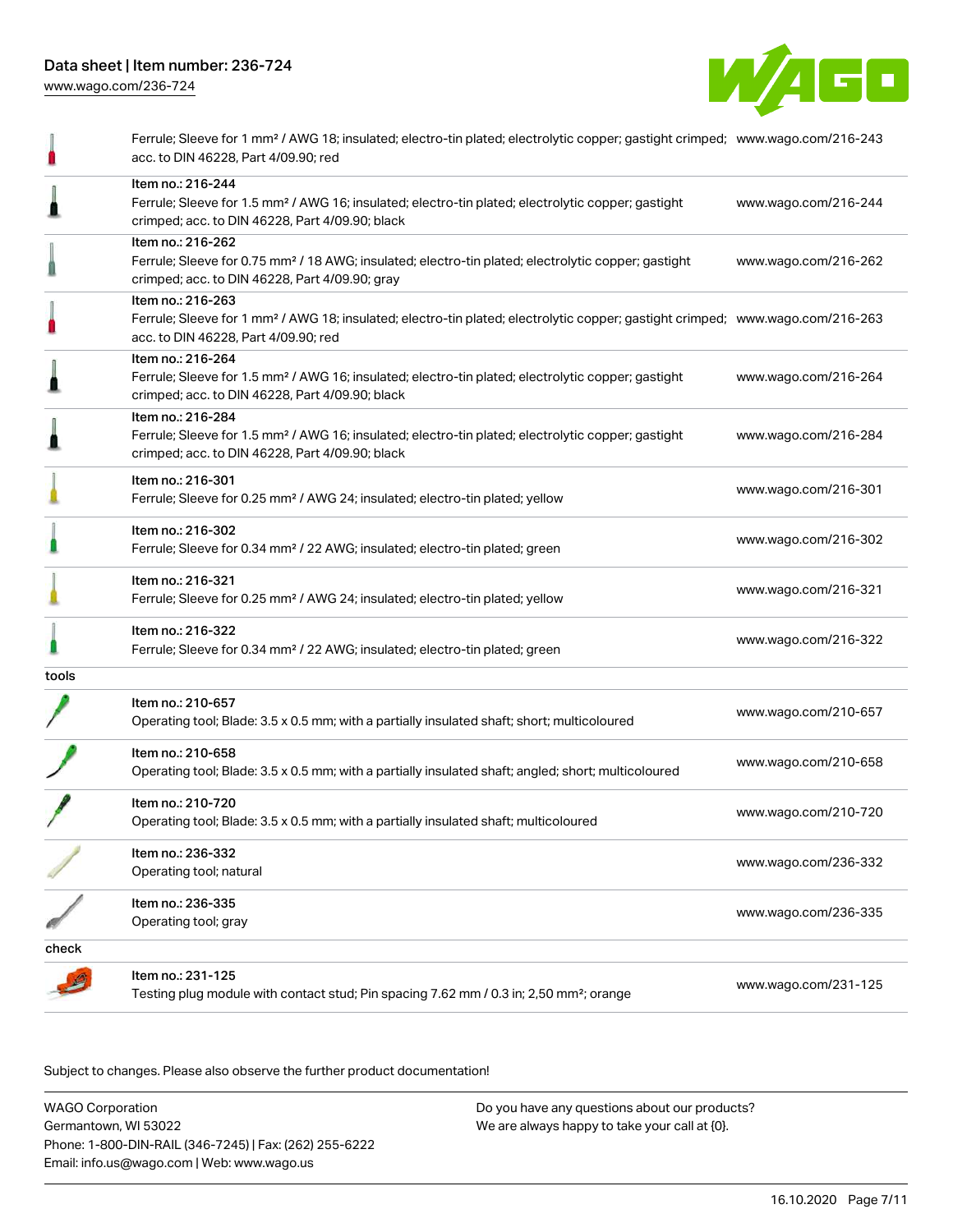[www.wago.com/236-724](http://www.wago.com/236-724)



|                      | Item no.: 231-161<br>Testing plug module with contact stud; for 236 Series; Pin spacing 7.5 mm / 0.295 in; gray                                                                    |             | www.wago.com/231-161             |          |
|----------------------|------------------------------------------------------------------------------------------------------------------------------------------------------------------------------------|-------------|----------------------------------|----------|
|                      |                                                                                                                                                                                    |             |                                  |          |
|                      | Marking accessories                                                                                                                                                                |             |                                  |          |
|                      | Item no.: 210-332/750-020<br>Marking strips; as a DIN A4 sheet; MARKED; 1-20 (80x); Height of marker strip: 3 mm; Strip length 182<br>mm; Horizontal marking; Self-adhesive; white |             | www.wago.com/210-332<br>/750-020 |          |
|                      | Item no.: 210-332/762-020<br>Marking strips; as a DIN A4 sheet; MARKED; 1-20 (80x); Height of marker strip: 3 mm; Strip length 182<br>mm; Horizontal marking; Self-adhesive; white |             | www.wago.com/210-332<br>/762-020 |          |
| <b>Downloads</b>     |                                                                                                                                                                                    |             |                                  |          |
| Documentation        |                                                                                                                                                                                    |             |                                  |          |
|                      | <b>Additional Information</b><br>Technical explanations                                                                                                                            | Apr 3, 2019 | pdf<br>3.6 MB                    | Download |
| <b>CAD files</b>     |                                                                                                                                                                                    |             |                                  |          |
| CAD data             |                                                                                                                                                                                    |             |                                  |          |
|                      | 2D/3D Models 236-724                                                                                                                                                               |             | URL                              | Download |
| <b>CAE</b> data      |                                                                                                                                                                                    |             |                                  |          |
|                      | EPLAN Data Portal 236-724                                                                                                                                                          |             | URL                              | Download |
| ZUKEN Portal 236-724 |                                                                                                                                                                                    | URL         | Download                         |          |
| <b>PCB Design</b>    |                                                                                                                                                                                    |             |                                  |          |
|                      | Symbol and Footprint 236-724                                                                                                                                                       |             | <b>URL</b>                       | Download |
|                      | CAx data for your PCB design, consisting of "schematic symbols and PCB footprints",<br>allow easy integration of the WAGO component into your development environment.             |             |                                  |          |
|                      | Supported formats:                                                                                                                                                                 |             |                                  |          |
| ш                    | Accel EDA 14 & 15                                                                                                                                                                  |             |                                  |          |
| $\blacksquare$       | Altium 6 to current version                                                                                                                                                        |             |                                  |          |
| Ш                    | Cadence Allegro                                                                                                                                                                    |             |                                  |          |
|                      | DesignSpark                                                                                                                                                                        |             |                                  |          |
|                      | Eagle Libraries                                                                                                                                                                    |             |                                  |          |
|                      | KiCad                                                                                                                                                                              |             |                                  |          |
|                      |                                                                                                                                                                                    |             |                                  |          |

Subject to changes. Please also observe the further product documentation!

WAGO Corporation Germantown, WI 53022 Phone: 1-800-DIN-RAIL (346-7245) | Fax: (262) 255-6222 Email: info.us@wago.com | Web: www.wago.us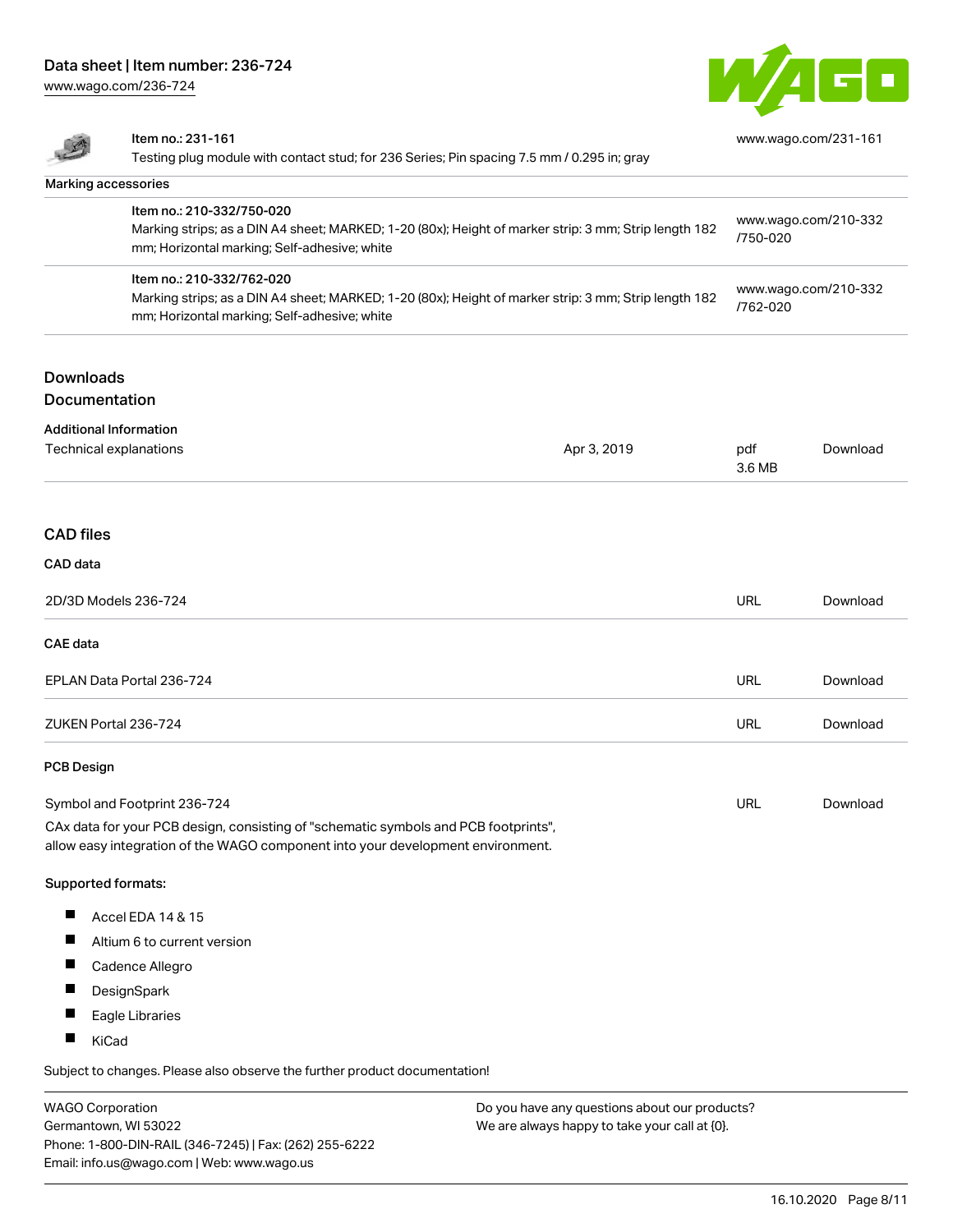[www.wago.com/236-724](http://www.wago.com/236-724)



- $\blacksquare$ Mentor Graphics BoardStation
- $\blacksquare$ Mentor Graphics Design Architect
- $\blacksquare$ Mentor Graphics Design Expedition 99 and 2000
- $\blacksquare$ OrCAD 9.X PCB and Capture
- $\blacksquare$ PADS PowerPCB 3, 3.5, 4.X, and 5.X
- $\blacksquare$ PADS PowerPCB and PowerLogic 3.0
- $\blacksquare$ PCAD 2000, 2001, 2002, 2004, and 2006
- $\blacksquare$ Pulsonix 8.5 or newer
- $\blacksquare$ STL
- $\blacksquare$ 3D STEP
- $\blacksquare$ TARGET 3001!
- $\blacksquare$ View Logic ViewDraw
- $\blacksquare$ Quadcept
- $\blacksquare$ Zuken CadStar 3 and 4
- $\blacksquare$ Zuken CR-5000 and CR-8000

PCB Component Libraries (EDA), PCB CAD Library Ultra Librarian

#### Installation Notes

Conductor termination



Inserting a conductor via 3.5 mm screwdriver.



screwdriver.



Inserting a conductor via 3.5 mm Inserting a conductor via operating tool.

Screwdriver actuation parallel to conductor entry.

Screwdriver actuation perpendicular to conductor entry.

Subject to changes. Please also observe the further product documentation!

WAGO Corporation Germantown, WI 53022 Phone: 1-800-DIN-RAIL (346-7245) | Fax: (262) 255-6222 Email: info.us@wago.com | Web: www.wago.us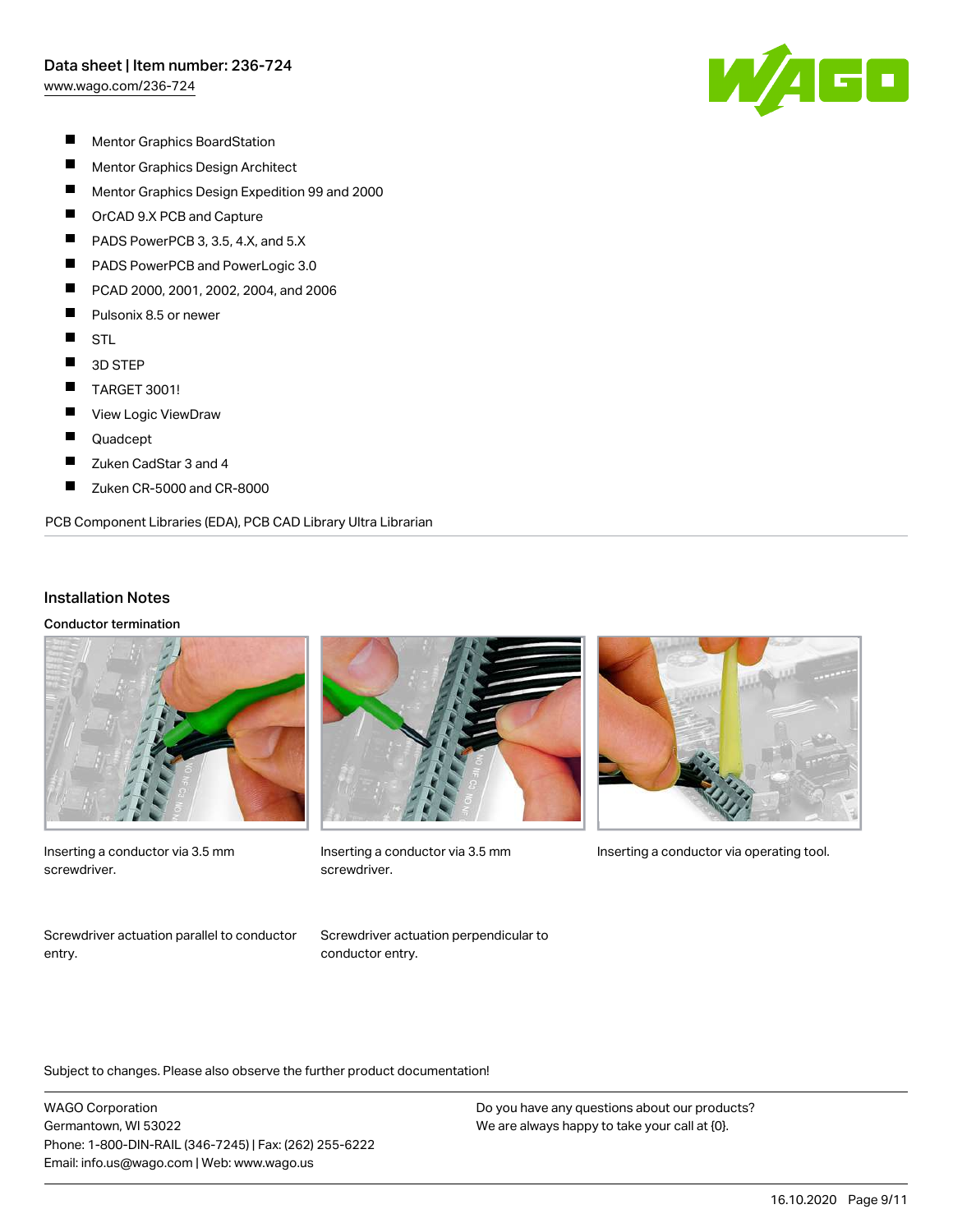[www.wago.com/236-724](http://www.wago.com/236-724)





Compared to standard screwdrivers, these operating tools are far more convenient for wiring PCB terminal strips at factory.

Installation



PCB Terminal Strips placed behind each other save space – staggering them by half the pin spacing simplifies subsequent wiring of the first row.

Installation

Subject to changes. Please also observe the further product documentation!

WAGO Corporation Germantown, WI 53022 Phone: 1-800-DIN-RAIL (346-7245) | Fax: (262) 255-6222 Email: info.us@wago.com | Web: www.wago.us